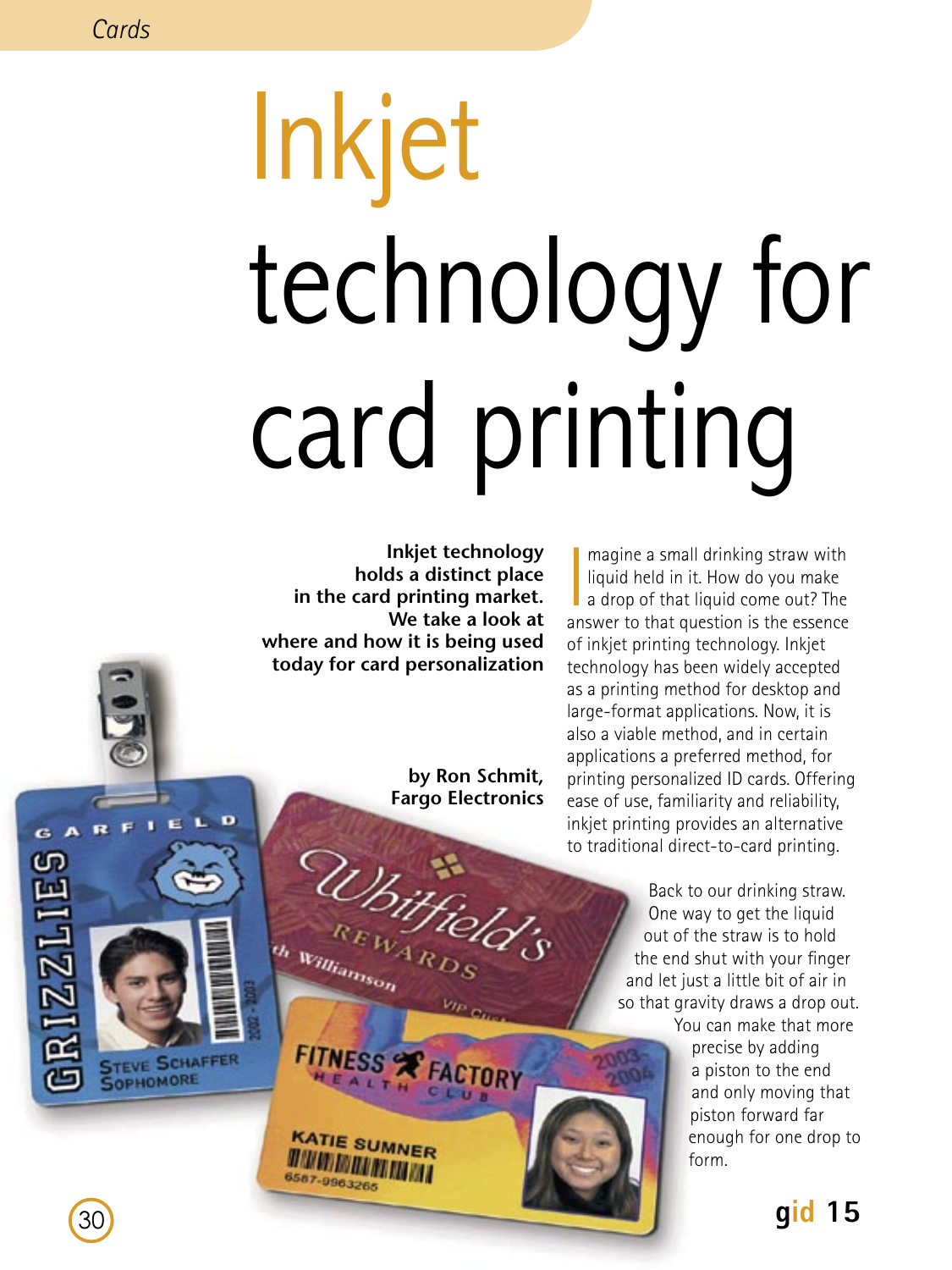There are other ways to release that drop. One is by applying an electrostatic charge to the liquid and providing the opposite charge to the spot where you want it to go. Opposite charges attract and, like a lightning bolt seeking ground, the charged liquid is pulled out of the tube to fly across and hit the paper, thus neutralizing the charge.

Another method is applying pressure by squeezing the walls of the straw, so some of the liquid comes out of the end, or by putting a piston against the wall of the straw in order to apply a precise amount of force.

One final method of making the ink move is the application of heat. In this case, rather than applying pressure to the end, a small heating element is used. When a current is applied, the ink next to the element gets so hot that it vaporizes, creating a bubble in the straw. This bubble of pressure pushes the ink out of the end of the tube. When the heat is shut off and the bubble collapses, the cycle is ready to go again. This method is called thermal inkjet, and is the most widely used technology in inkjet card printers today.

## **Inkjet printing for cards**

Inkjet printing was first introduced to the card market in the late 1990s with a printer called Avion. But the market timing and lack of technological refinement of inkjet printing on plastic cards didn't support the commercial release of the product. Fargo Electronics, working in collaboration with Hewlett Packard continued to research and develop the technology. The proven HP print engine, aligned with Fargo's card printing expertise was the key to the success of the launch

of the Card let 410 Card Printer in April of 2002. The printer produces full-color, singlesided, over-theedge ID cards. Specially coated cards are used, which are designed to accept the ink and instantly absorb it into the card surface.

CardJet, as with other inkjet printers, uses a series of dots to produce a color. Each drop of ink is 100% yellow, 100% magenta or 100% cyan. To get shades between 100% and 0%, the inkjet must dither (or disperse in a given pattern) a series of dots in an area to represent a color. Thus, to make lighter colors, the printer makes fewer dots in a given area. Conversely, it makes more dots for greater saturation. This process is called halftoning. Halftoning has been used in lithography for years, and the printing industry is very familiar with it.

Some desktop inkjet printers try to make up for the number of dots by adding more colors to them. It takes only three colors (Yellow, Magenta, and Cyan) to print all the colors of the rainbow. However, when making lighter shades (light magenta, for example) the printer must spread out the placement of drops to halftone an intermediate shade. Less halftoning (and thus smoother continuous tone) may be accomplished by using an ink that is already 50% magenta or 50% cyan. Using additional color pens such as these is the current trend. This technique also works with non-primary hues: green, orange and purple. These colors are typically obtained through





**Fargo has developed inkjet printers for the card printing market designed to meet the demands of low-volume, entry-level ID card applications**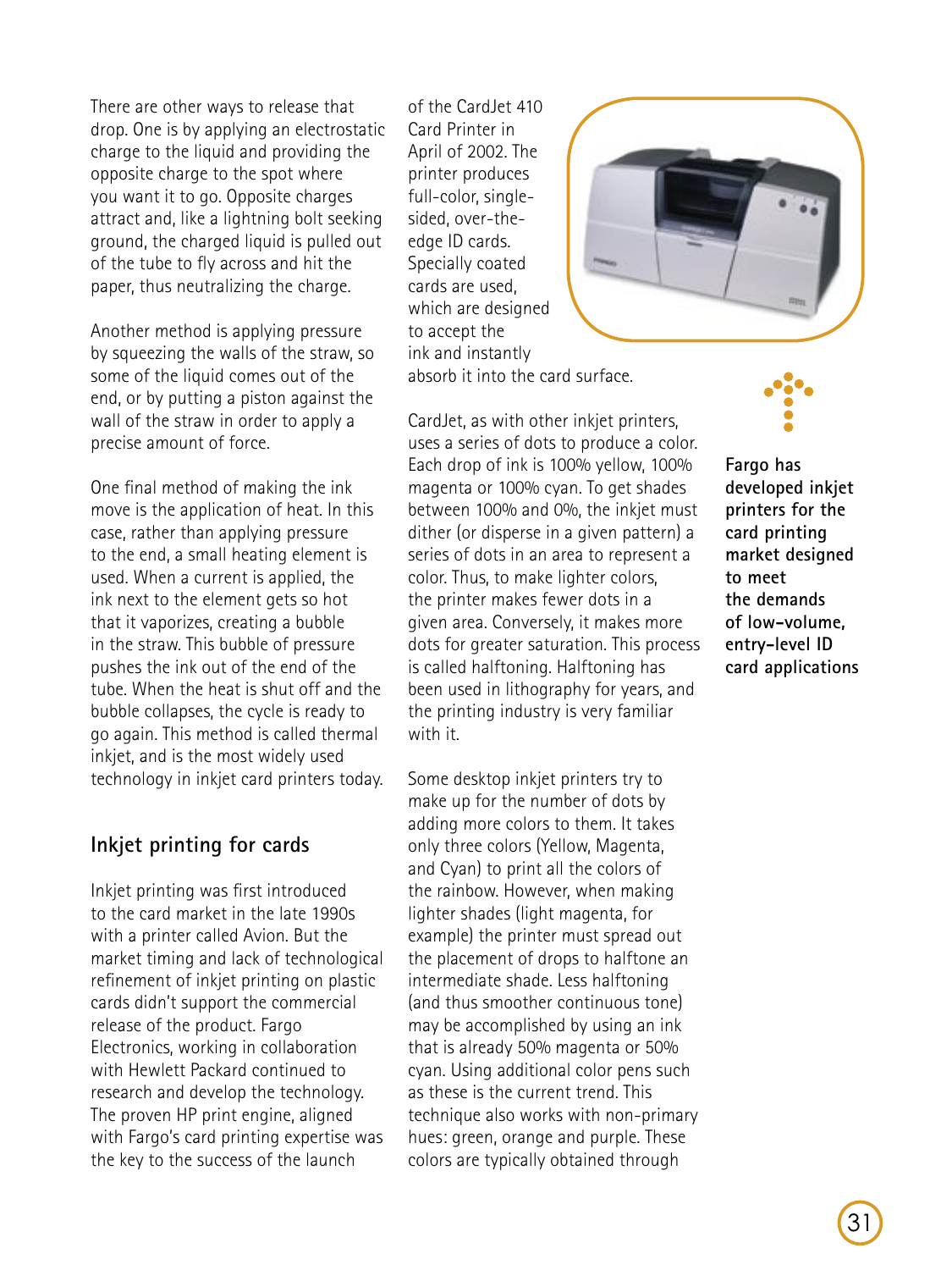extensive halftoning of the primaries. For example, green is accomplished with a mix of Cyan and Yellow. If green ink is already available, less halftoning is required. These types of printers are billed as "5 color" or "7 color" printers.

#### **Inkjet vs. dye-sublimation**

Compare this with dyesublimation printing technology, more accurately called Dye Diffusion Thermal Transfer (D2T2). D2T2 is the most widely used method of card printing today. In D2T2, a printhead containing hundreds of thermal elements, or pixels, heats the dyes on a ribbon, which then liquefy and diffuse into the surface of the card. A separate pass is made for each of the three color panels on the ribbon. The more heat, the more dye flows and the greater the saturation. This way a single pixel can provide intermediate color shades: 23%, 39%, 52%, etc. Any intermediate shade is possible – no halftoning is required. By combining the colors of each panel, and by varying the heat used to transfer these colors, the printer is able to produce up to 16.7 million photo-realistic colors. The result is clear, high-resolution prints with true colors and accurate flesh tones.

In order to get the equivalent resolution, an inkjet printer would have to get all that color information into the same space. It would have to print at least 2400 dots per inch – something that's not currently available on inkjet card printers. Today's inkjet card



**Inkjet printing offers distinct advantages to those who value convenience and affordability above image resolution and card sophistication**

printers use 600 dpi, so the naked-eye resolution is not as good as D2T2.

## **Why use inkjet for printing cards?**

For many customers, the difference in resolution between inkjet and D2T2 is inconsequential. Plus inkiet printing offers distinct advantages to those who value convenience and affordability above image resolution and card sophistication. Fargo's CardJet was developed to meet the demands of lowvolume, entry-level ID card applications, such as small schools, corporations of less than 1,000 employees, clubs, membership facilities, and state and local government agencies.

For members of these markets currently using D2T2, inkjet technology offers a number of advantages:

• *Ease of use*: Snap-in ink and card cartridges make for fast, error-free loading of consumables.

• *Reliability*: Minimal maintenance is required and the printheads are integrated into the ink cartridge and so are replaced with each re-supply. They never reach the end of their life expectancy, which adds to the reliability of the printer.

• *Quiet operation*: The whisper-quiet operation is quiet enough for any office or reception area.

• *Familiarity*: Inkjet technology is universally accepted and understood.

Another significant opportunity exists for users currently printing cards using the composite or film-based method. This method involves taking a person's photo, cutting it out, and laminating it onto a card-sized piece of paper containing the person's name,